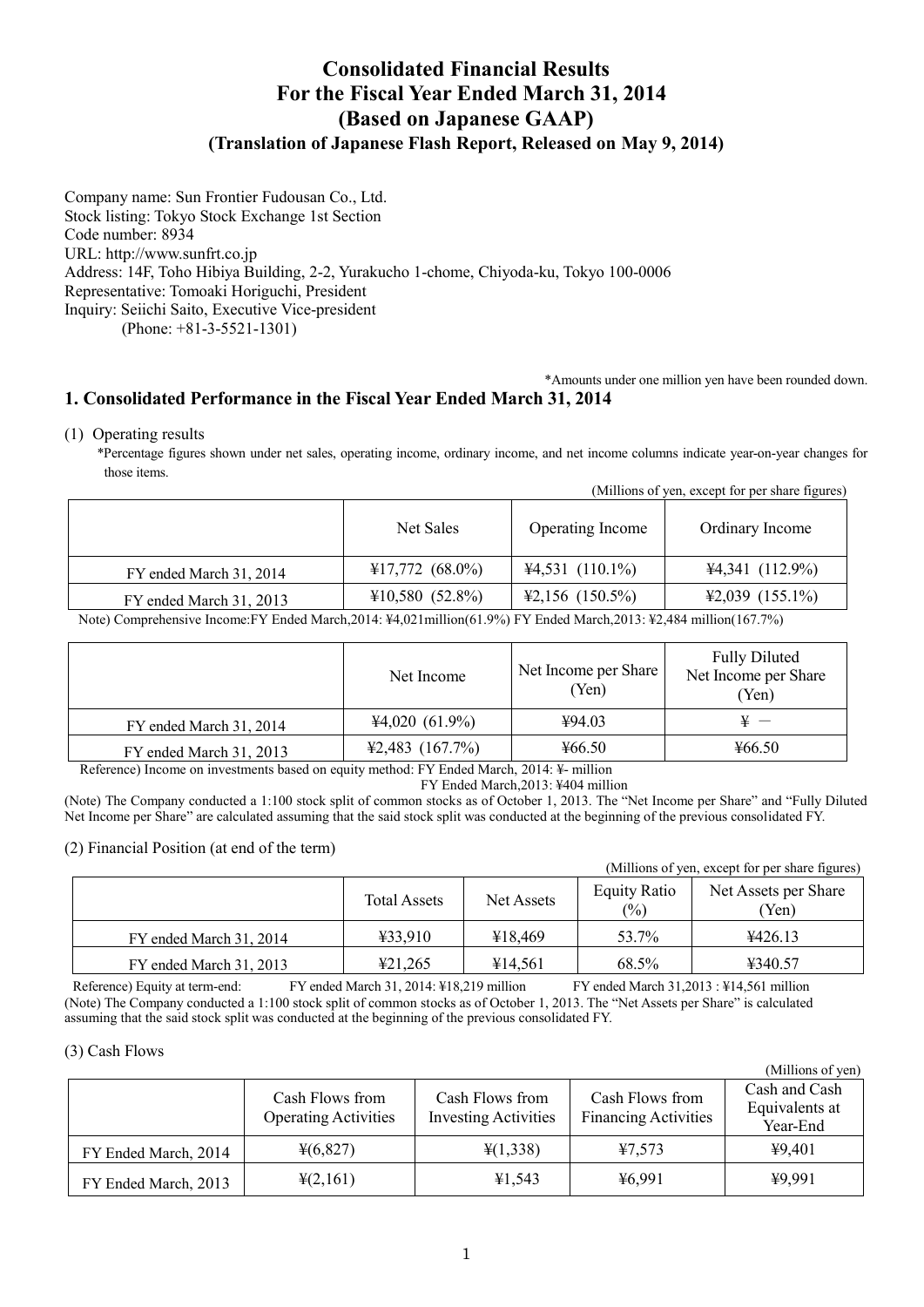## **2. Cash Dividends**

|                                       | Cash Dividends per Share<br>(Yen) |                            |                          |          | Total           | Payout ratio                   | Net asset      |                                 |
|---------------------------------------|-----------------------------------|----------------------------|--------------------------|----------|-----------------|--------------------------------|----------------|---------------------------------|
|                                       | 1st quarter<br>period             | 2nd quarter<br>period      | 3rd quarter<br>period    | Year end | Annual<br>total | Dividends<br>(Millions of yen) | (Consolidated) | dividend rate<br>(Consolidated) |
| FY Ended March, 2013                  | -                                 | $\text{\textsterling}0.00$ |                          | 850.00   | 850.00          | 363                            | 12.8           | 3.3                             |
| FY Ended March, 2014                  |                                   | $\text{\textsterling}0.00$ |                          | 13.50    | 13.50           | 577                            | 14.4           | 3.5                             |
| FY Ended March, 2015<br>(Projections) |                                   | $\text{\textsterling}0.00$ | $\overline{\phantom{0}}$ | 14.00    | 14.00           |                                | 13.9           |                                 |

(Note) The Company conducted a 1:100 stock split on October 1, 2013.

# **3. Projections for Consolidated Performance in the Fiscal Year Ending March 31, 2015**

**(From April 1, 2014 to March 31, 2015)** \*Percentage figures are indicated year-on year changes for those items.

|                         |                                            |                  |                 | (Millions of yen, except for per share figures) |                |
|-------------------------|--------------------------------------------|------------------|-----------------|-------------------------------------------------|----------------|
|                         |                                            |                  |                 |                                                 | Net Income per |
|                         | Net Sales                                  | Operating Income | Ordinary Income | Net Income                                      | Share          |
| FY Ended March,<br>2015 | $\text{\textsterling}26,000\,\, (46.3\% )$ | $45,000(10.3\%)$ | $44,600(6.0\%)$ | $44,300(7.0\%)$                                 | ¥100.57        |

## **4. Others**

(1) Changes in significant subsidiaries during the period (changes in specified subsidiaries resulting in changes in scope of consolidation): None

Newly companies: —

Excluded companies: —

(2) Changes in accounting principles, procedures and presentation methods

- 1) Changes caused by revision of accounting standards: None
- 2) Changes other than those included in 1): None
- 3) Changes in accounting estimates: None
- 4) Restatement of corrections: None
- (3) Number of shares issued and outstanding (common shares)
	- 1) Number of shares issued and outstanding at the end of the period (including treasury stock):

FY ended March 31, 2014: 42,755,500 shares

- FY ended March 31, 2013: 42,755,500 shares
- 2) Number of treasury stock at the end of period:

FY ended March 31, 2014: 100 shares

FY ended March 31, 2013:  $-$  shares

3) Weighted average number of shares for the period:

FY ended March 31, 2014: 42,755,454 shares

FY ended March 31, 2013: 37,349,500 shares

(Note) The Company conducted a 1:100 stock split of common stocks as of October 1, 2013. The number of shares issued and outstanding (common shares) is calculated assuming that the said stock split was conducted at the beginning of the previous consolidated FY.

## **Reference: Overview of Non-consolidated Performance**

1. Non-consolidated Performance in FY ended March 31, 2014 (from April 1, 2013 to March 31, 2014)

(1) Operating Results

\*Percentage figures shown in the net sales, operating income, ordinary income, and net income columns indicate year-on year changes for those items.

|                      |                   |                   |                   | (Millions of yen, except for per share figures) |
|----------------------|-------------------|-------------------|-------------------|-------------------------------------------------|
|                      | Net Sales         | Operating Income  | Ordinary Income   | Net Income                                      |
| FY Ended March, 2014 | $¥17,152$ (78.3%) | $44,668$ (130.2%) | $44,501$ (135.6%) | $44,063$ (66.9%)                                |
| FY Ended March, 2013 | $49,621$ (42.2%)  | $42,028$ (145.4%) | $41,910(149.9\%)$ | $42,434$ (170.6%)                               |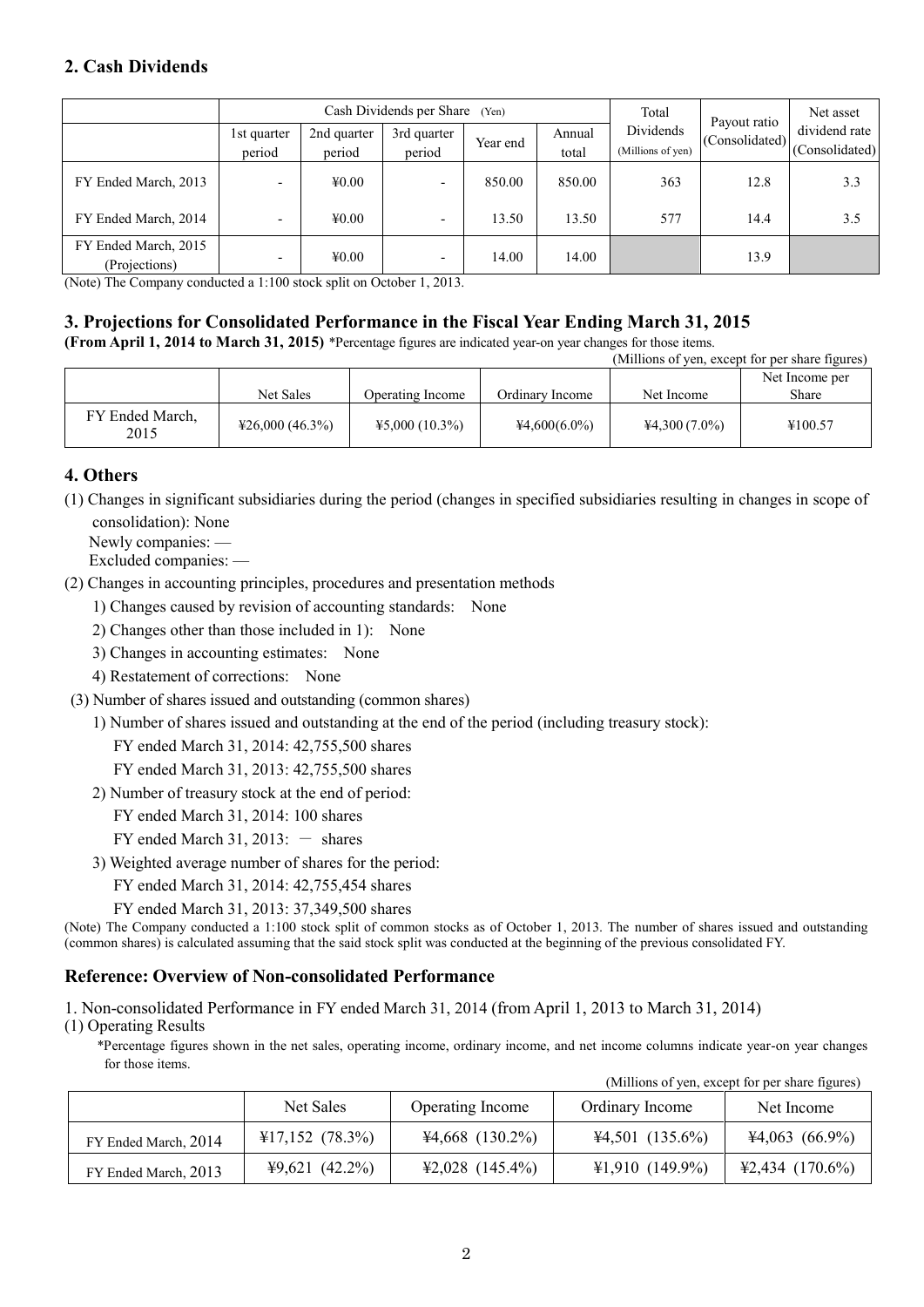|                      | Net Income per Share (Yen) | <b>Fully Diluted Net Income per Share (Yen)</b> |
|----------------------|----------------------------|-------------------------------------------------|
| FY Ended March, 2014 | 495.03                     |                                                 |
| FY Ended March, 2013 | 465.18                     | 465.18                                          |

(Note) The Company conducted a 1:100 stock split of common stocks as of October 1, 2013. The "Net Income per Share" and "Fully Diluted Net Income per Share" are calculated assuming that the said stock split was conducted at the beginning of the previous consolidated FY.

#### (2) Financial Position

(Millions of yen, except for per share figures)

|                      | <b>Total Assets</b> | Net Assets | Equity Ratio $(\%)$ | Net Assets per Share (Yen) |
|----------------------|---------------------|------------|---------------------|----------------------------|
| FY Ended March, 2014 | 432.065             | ¥18.164    | 56.6%               | ¥424.84                    |
| FY Ended March, 2013 | 420.812             | ¥14.465    | 69.5%               | ¥338.33                    |

Reference: Equity at term-end: FY Ended March, 2014: ¥18,164 million

FY Ended March, 2013: ¥14,465 million

(Note) The Company conducted a 1:100 stock split of common stocks as of October 1, 2013. The "Net Assets per Share" is calculated assuming that the said stock split was conducted at the beginning of the previous consolidated FY.

#### ※Indication of audit procedure implementation status

This financial results report is exempt from audit procedure based upon the Financial Instruments and Exchange Act. It is under the audit procedure process at the time of disclosure of this report.

#### ※Appropriate use of projections for performance, other notes

The projections for performance in this report contain forward-looking statements based on information available to the Company at the date of publication, and on certain set assumptions that have been deemed reasonable. Actual earnings may vary greatly in accordance with a wide range of factors. Refer to section 1. Analysis results of Operations and Financial conditions (1) Analysis of the Results of Operations on page 5 for assumptions used for projections and the notes on the use of the projections.

## **1. Analysis Results of Operations and Financial Conditions**

## **(1)** Analysis of Results of Operations

In this consolidated fiscal year, the Japanese economy showed improvements in personal consumption and corporate profits due to economic measures and drastic monetary easing by the Japanese government and the Bank of Japan, and signs of economic recovery are becoming more evident.

In the real estate industry, the vacancy rates of office buildings in urban areas are improving, and rents are recovering. On the other hand, the real estate investment market is thriving, as not only Japanese investors, but also overseas investors in Asia, etc. have injected new funds. Especially, the needs for investment in real estate in central Tokyo are growing rapidly, with the expectations toward the demand for infrastructure development for the Tokyo Olympic Games.

In these circumstances, the Group continued to seek solutions to the real estate issues that building owners face with property in central Tokyo, providing a one-stop service from negotiations to management, construction, rental and purchases and sales. Through dealing with customers closely on an individual basis, we have been able to develop multi-faceted revenue-generating opportunities. For example, by promptly introducing tenants to property owners with empty rooms on their hands, we have won client confidence, ensuring that these owners later turn to us for building management and construction services. We have also maintained our relationship with purchasers of replanning properties by taking care of their property management, with the result that the purchaser later uses our brokerage service when the time comes to sell the property.

Further, by mobilizing the set of expertise associated with each of our services, by putting ourselves in our customer's shoes to brainstorm new ideas, and by bringing our creativity into play to approach our projects in a multi-dimensional way, we have pursued the real-estate revitalization with value-added chain.

We have accumulated the know-how and experience of revitalization of office buildings in five cities in Tokyo (Chiyoda, Chuo, Minato, Shinjuku, and Shibuya Cities), by combining additional values, including the abilities to grasp the trend of tenants, come up with ideas for optimizing purposes and enhancing the attractiveness of buildings, and renew real estate while emphasizing "beauty and atmosphere," based on our knowledge of local regions. In addition, our procurement has increased steadily, as our efforts for solving the concerns of building owners helped us procure real estate and our procurement routes were diversified by putting together the expertise of all employees.

As a result, our operating results for the fiscal year ended March 2014 were as follows:

Sales of ¥17,772 million (up by 68.0% from the previous fiscal year), operating income of ¥4,531 million (up by 110.1%), and ordinary income of ¥4,341 million (up by 112.9%). Net income was ¥4,020 million (up by 61.9%).

The performance of each segment is as follows. The business segment titled "Construction Planning Business" in the category of "Others" was renamed "Construction Solution Business" in the first quarter of this consolidated fiscal year in response to the change of the name for internal administration. We changed the name only, and segment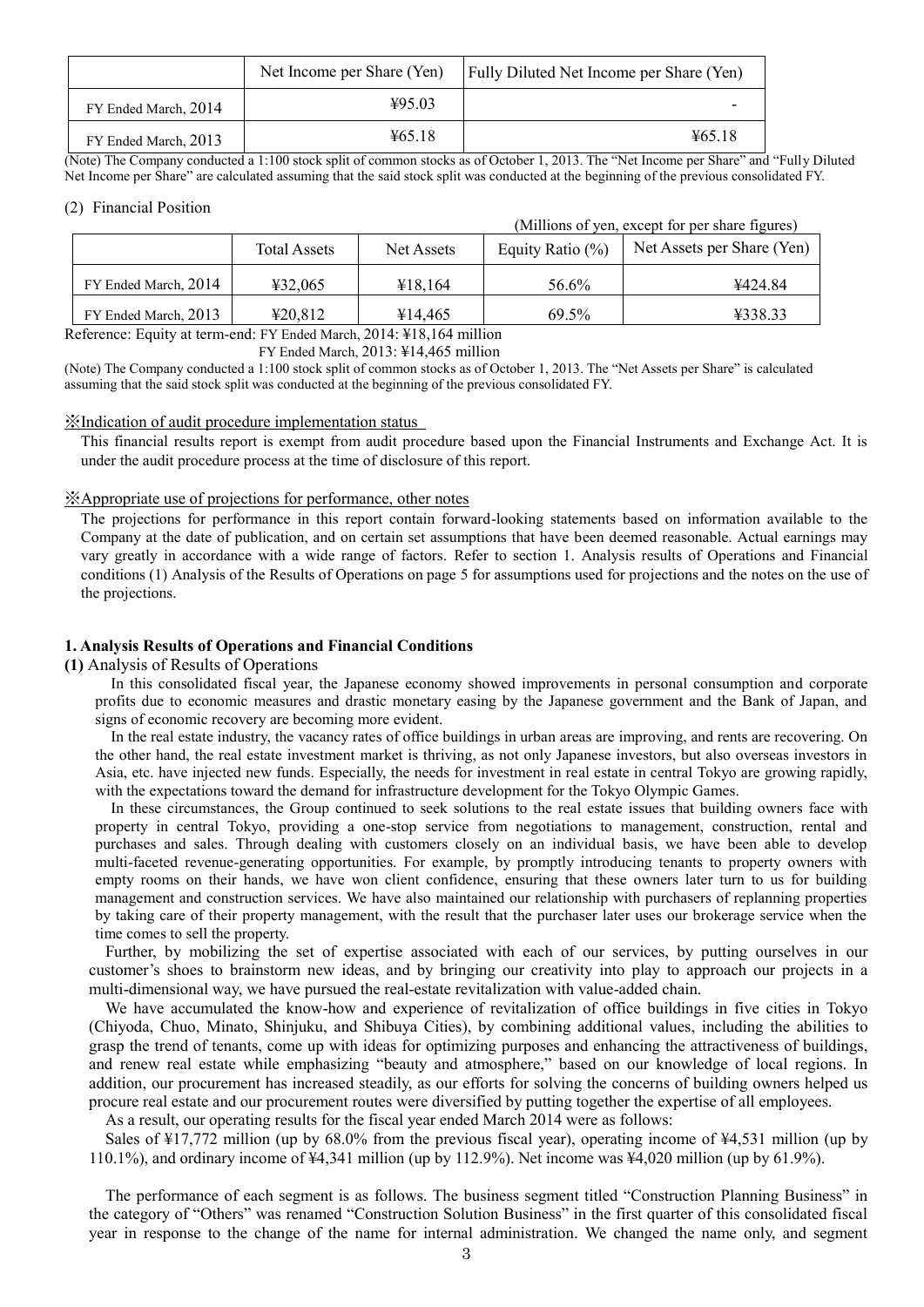#### *Real Estate Revitalization*

As for the replanning business, we sold 19 buildings (in the previous term, we sold 10 buildings). Profit margin, too, increased considerably, as the market conditions were favorable and we implemented various measures for attracting tenants, repairing property, and commercializing them. Consequently, sales and profits increased significantly from the previous term. We also concentrated on the procurement and commercialization of real estate to be sold from the next term.

As for the rental building business, sales and profits increased from the previous term, because the procurement of real estate worth 2-3 billion yen per building progressed and the income from the rents for revitalized real estate grew.

As a result of the above activities, sales were ¥14,321 million (up 95.7% from the previous fiscal year) and segment income was ¥4,691 million (up by 115.9%).

#### *Real Estate Brokerage*

In our sales brokerage business, we have strengthened the measures for the real estate introduced by related departments and financial institutions, etc. As real estate transactions became active, the number and scale of transactions increased, and then sales and profits grew from the previous term.

In the rental brokerage business, we have concentrated on the businesses targeted at building owners. The sales and profits of this segment were nearly equal to those in the previous term, but by cooperating with internal departments, we helped building owners solve a variety of concerns about building management, and concentrated on introducing our revitalized real estate and commercial ones to tenants, contributing to the income of the entire group.

As a result of the above activities, sales were ¥1,620 million (up by 14.8% from the previous fiscal year) and segment income was ¥1,267 million (up by 2.1%).

#### *Property Management*

In the property management business, we made efforts for increasing entrusted buildings in order to create business opportunities for sale, purchase, construction, and renovation, etc. and have kept a high operation rate by improving the satisfaction level of clients through the rental promotion based on our knowledge of local regions and the meticulous services for tenants. In addition, in order to foster longer and deeper relationships with customers, we offered continuous services in collaboration with related departments, including the management of the real estate purchased by clients in the replanning and sales intermediary businesses. As a result, sales and profits increased from the previous term.

In the building maintenance business, we strived to improve our profit-earning capacity by refraining from undertaking less profitable transactions and increasing projects in cooperation with especially the property management section, in order to exert the synergetic effects with existing businesses. However, sales and profits decreased from the previous term, partially due to the cancellation of large projects.

As a result of the above activities, sales were ¥1,099 million (down by 3.7% from the previous fiscal year) and segment income was ¥473 million (up by 3.1%).

The goodwill of Yubi Co., Ltd., which became a consolidated subsidiary at the end of March 2012, was amortized at once in the current term, as the loss on evaluation of shares of affiliated companies was posted in our company's non-consolidated financial statements, while considering the collectability of future profit-earning plans, etc. The loss due to the one-time goodwill amortization is not included in the above segment profit.

#### *Other Businesses*

In the construction solution business, sales and profits were nearly equal to those in the previous term.

As for the delinquent rent guarantee business, we concentrated on the cultivation of latent customer needs by offering existing services and proposing new product plans, etc. As a result, the number of transactions steadily increased, and sales and profits grew from the previous term.

As a result of the above activities, sales were ¥730 million (up by 3.4% from the previous fiscal year), and segment income was ¥312 million (up by 10.8%).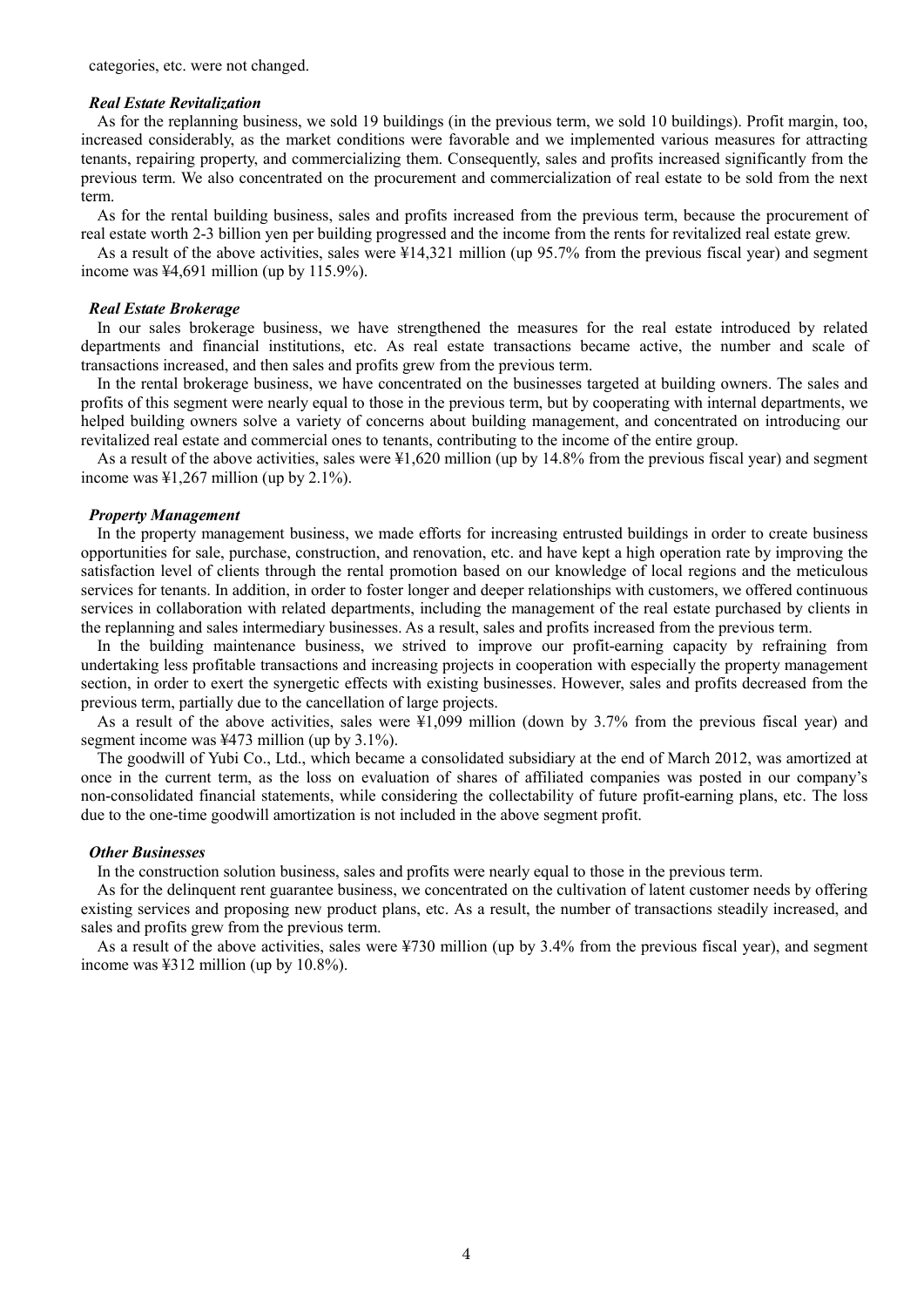#### *Outlook for Next Year*

Although there are uncertainties due to the risk of the downturn of overseas economies, including the sluggishness of the Chinese economy and the unstable financial situations of emerging countries, the Japanese economy is expected to keep recovering, because of the effects of governmental financial policies for getting out of deflation, etc.

In the real estate industry, the prices of real estate increased due to the advanced effects of the drastic monetary easing of the Japanese government and the Bank of Japan, etc. In this trend of rapid recovery, the needs for investment in real estate in central Tokyo and actual users' willingness to purchase were intense, and in the rental market, rents recovered due to the improvement of the demand-supply balance. Accordingly, the performance of the realty business is estimated to be healthy in the next term.

In these circumstances, our corporate group will strengthen our activities targeted at building owners, property holders, and wealthy people, grasp a broad range of troubles from the viewpoint of customers, and offer one-stop services including brokerage, management, guarantee, construction, lease, sale, and purchase. As for "real estate revitalization" based on the combination of expertise in each section, we operate the real estate revitalization business with additional values, while brushing up the ability to come up with ideas from the viewpoint of customers, marshalling the technical skills of employees, and upgrading additional values, with our knowledge of local regions.

As for the real estate revitalization business, we aim to develop products with high additional values based on the swift renovation of small and medium-sized real estate with a high operation rate in our replanning business. We will also try to boost the income from rents, by engaging in the revitalization of property worth about 2 billion yen per building, in addition to the swift renovation. Furthermore, we will develop products for a broad range of customers, by procuring small real estate, including stores on partitioned estate, and selling them soon, in order to meet various needs for investment of overseas investors, etc.

In the brokerage business, we will strengthen the personnel and organizational systems and strengthen partnerships with building owners by taking care of resolving concerns from a customer viewpoint. In addition, we will enrich the networks with investors and wealthy people, and cultivate overseas investors with Asia as the focus through working with our Taiwan location.

In the property management business, we will place it as the platform (foundation) of our operations and improve the synergetic effects with brokerage business and building maintenance business while working to further increase the assets we are entrusted with, in order to expand our business further.

Through pursuing the various measures mentioned above, we will further grow business and improve results. As for the consolidated earnings forecast for the term ending March 2015, we estimate sales of ¥26,000 million (46.3% increase), operating income of ¥5,000 million (10.3% increase), ordinary income of ¥4,600 million (6.0% increase), and current net income of ¥4,300 million (7.0% increase).

#### (2) Analysis of Financial Position

#### i) Assets, Liabilities, and Net Assets

The current assets at the end of this consolidated fiscal year were ¥31,446 million, increasing ¥12,572 million from the end of the previous consolidated fiscal year, as inventory assets increased.

Cash and deposits were ¥11,180 million, increasing ¥171 million from the end of the previous consolidated fiscal year, as there were expenditures of ¥6,827 million in the cash flow from operating activities, expenditures of ¥1,338 million from the cash flow from investing activities, and income of ¥7,573 million from the cash flow from financial activities, and the fixed deposit, whose deposit term is over 3 months, increased ¥761 million.

Inventory assets were ¥18,729 million, increasing ¥12,304 million from the end of the previous consolidated fiscal year, as they are mainly real estate for sale and sale in process in the replanning business and by focusing on promoting acquiring properties.

Noncurrent assets were ¥2,464 million, increasing ¥72 million from the end of the previous consolidated fiscal year, due to an increase in property, plant and equipment.

Total liabilities at the end of this consolidated fiscal year were ¥15,440 million, increasing ¥8,736 million from the end of the previous consolidated fiscal year, as long-term loans payable, bonds, and long-term guarantee deposited increased. Total net assets were ¥18,469 million, increasing ¥3,908 million from the end of the previous consolidated fiscal year, as retained earnings increased because net income were posted, and minority interest increased.

Consequently, net assets per share were ¥426.13.

Total assets as of the end of this consolidated fiscal year were ¥33,910 million, increasing ¥12,644 million from the end of the previous consolidated fiscal year.

#### ii) Cash Flow

Cash and cash equivalents (hereinafter called "cash") as of the end of this consolidated fiscal year were ¥9,401 million, decreasing ¥589 million from the beginning of this consolidated fiscal year. This is mainly the result of inventory assets increasing in value by ¥12,543 million and expenditures of ¥4,647 million to repayment of long-term loans payable, although there were ¥10,970 million of proceeds from long-term loans payable, ¥4,002 million of income before income taxes and minority interests, and \\$1,159 million of proceeds from issuance of bonds.

Each cash flow for this consolidated fiscal year and related factors are as follows: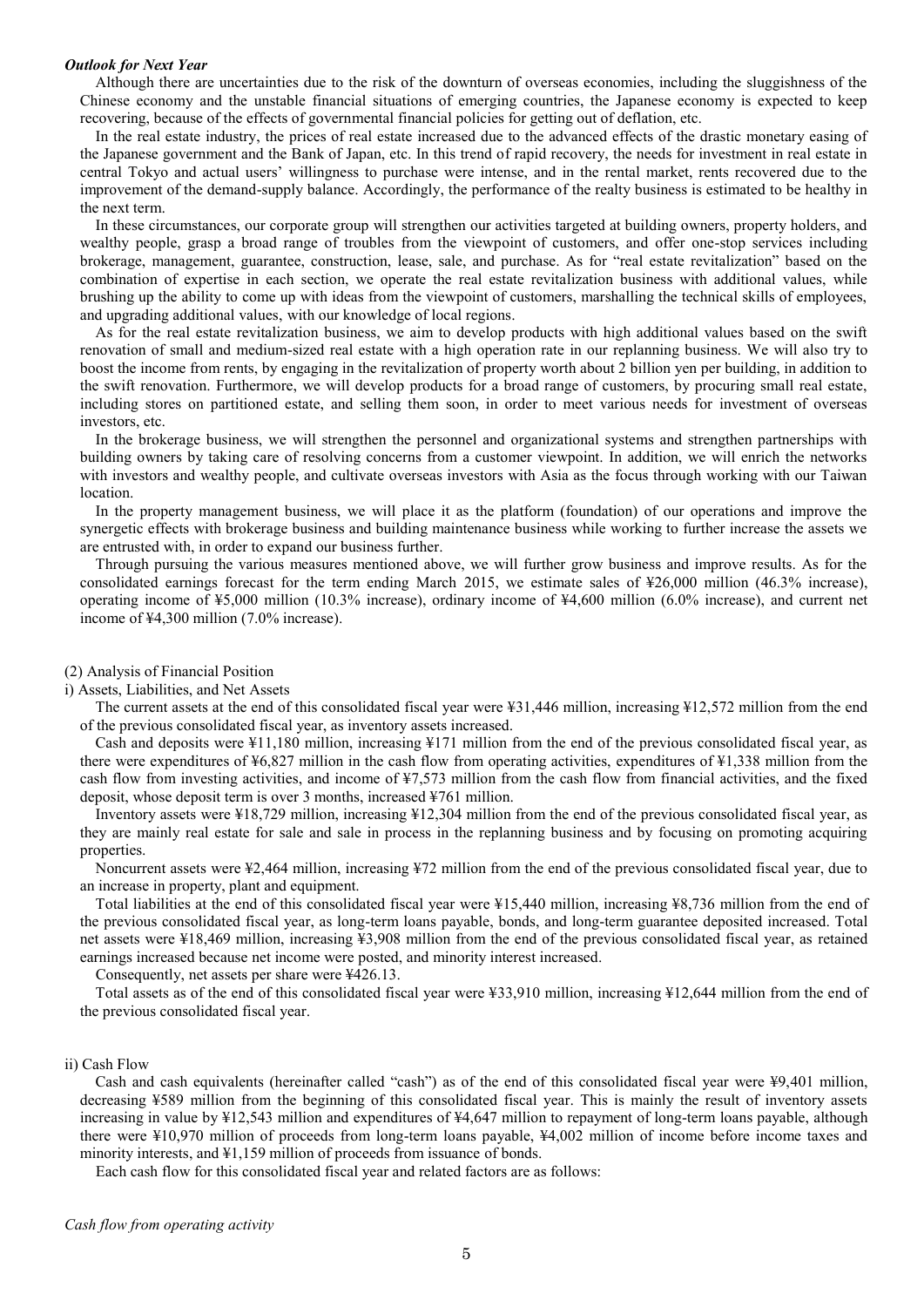Cash used for operating activity were ¥6,827 million (previous term: expenditures of ¥ 2,161 million). This was mainly because inventory assets increased in value by ¥12,543 million, although there were an income before income taxes and minority interests of ¥4,002 million, increase in guarantee deposits of ¥477 million, and amortization of goodwill of ¥386 million.

## *Cash flow from investing activity*

The cash used for investing activities was ¥1,338 million (previous term: income of ¥1,543 million). This was mainly due to ¥2,583 million of payments into time deposits and ¥571 million in purchase of property, plant and equipment, although there was ¥2,062 million of proceeds from refunds of fixed deposits

## *Cash flow from financing activity*

Cash obtained from financing activity was ¥7,573 million (previous term: income of ¥6,991 million). This was mainly due to ¥10,970 million of proceeds from long-term loans and ¥1,159 million of proceeds from issuance of bonds, although there was ¥4,647 million of repayment of long-term loans payable.

(Reference) Changes in Cash Flow Related Indices

|                                               |          | FY Ended March   FY Ended March   FY Ended March   FY Ended March   FY Ended March |          |          |          |
|-----------------------------------------------|----------|------------------------------------------------------------------------------------|----------|----------|----------|
|                                               | 31, 2010 | 31, 2011                                                                           | 31, 2012 | 31, 2013 | 31, 2014 |
| Equity ratio $(\%)$                           | 38.7     | 43.3                                                                               | 57.5     | 68.5     | 53.7     |
| Equity ratio on market<br>price basis $(\% )$ | 33.5     | 25.8                                                                               | 57.8     | 246.9    | 179.5    |
| Debt repayment period<br>(years)              | 0.5      | -                                                                                  | 4.4      |          |          |
| Interest coverage<br>ratio<br>(times)         | 31.1     |                                                                                    | 7.9      |          |          |

Equity ratio: equity capital/total assets<br>Market value basis equity ratio: total market value of stoc

total market value of stock/total assets

Debt repayment period: interest-bearing debt/operating cash flow

Interest coverage ratio: operating cash flow/interest payments

(Note 1) Stock Market Capitalization is calculated as Term End Stock Closing Price x Number of Issued Shares at Term End. (Note 2) Operating Cash Flow uses the cash flow from operating activity of the Consolidated Cash Flow Statement of

Accounts.

(Note 3) Interest Bearing Liabilities include all liabilities on which interest is being paid of the liabilities included on the Consolidated Balance Sheet. Further, regarding interest payments, the payment amount of interest from the Consolidated Cash Flow Statement of Accounts is used.

(Note 4) For the Cash Flow to Interest Bearing Liabilities Ratio and Interest Coverage Ratio for Fiscal Years ended March 31, 2011, March 31, 2013 and March 31, 2014, they are not recorded because the operating cash flow is negative.

(3) Basic Policy for Profit Allocation and the Dividends for the Current and Next Terms

Our company has the basic policy of returning profits to shareholders in a long-term, stable basis and enriching retained earnings to respond to the changes in the business environment flexibly.

The term-end dividend for the term ended March 2014 is ¥13.5 per share under the above mentioned policy.

This matter is to be discussed at the annual meeting of shareholders scheduled in June 2014.

The dividend for the next term ending March 2015 is planned to be ¥14.0 per share.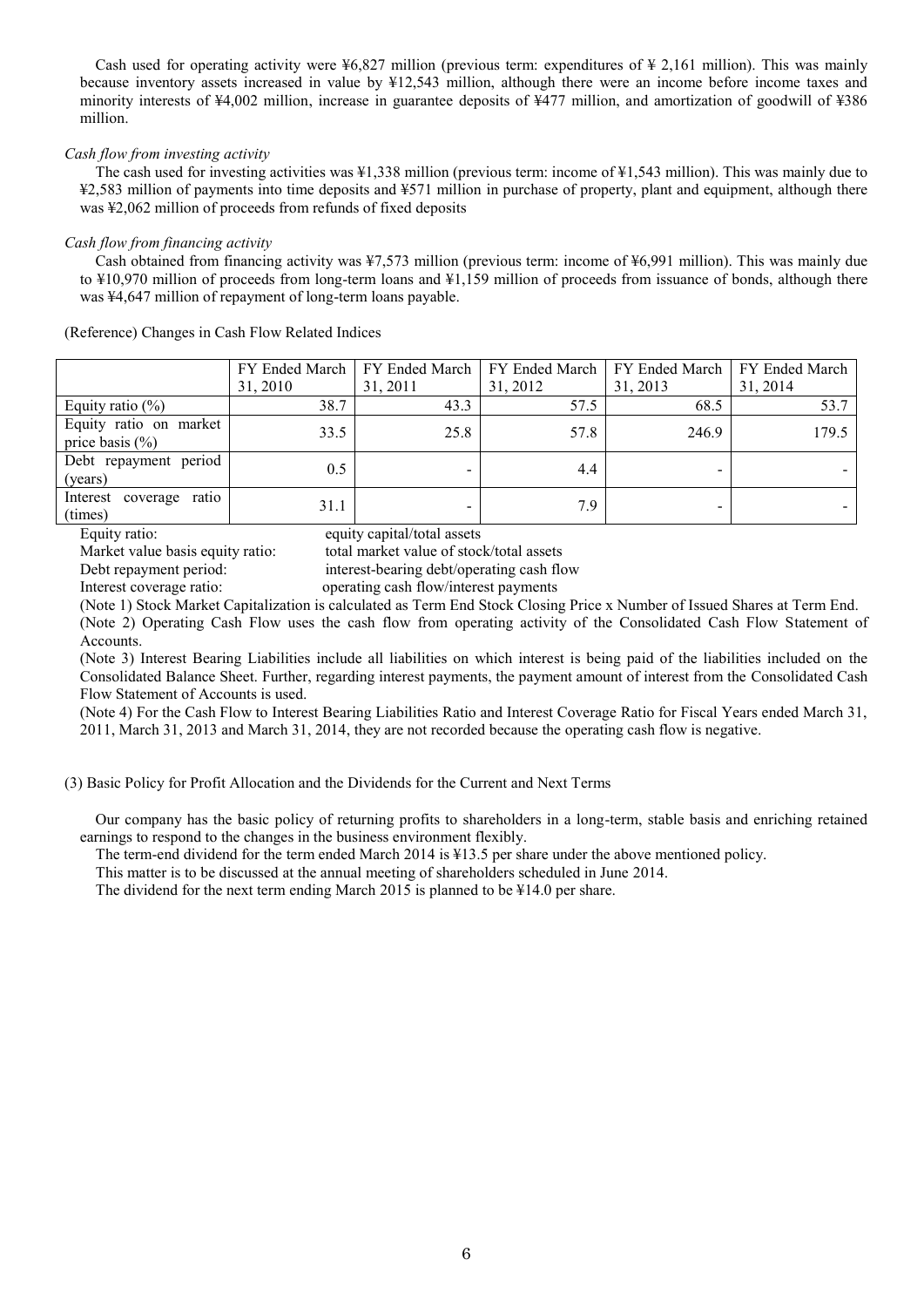## **2. Consolidated Financial Statements**

\*Amounts under one thousand yen have been rounded down.

## **(1) Consolidated Balance Sheets**

|                                     |                                                   | (Thousands of yen)                                |
|-------------------------------------|---------------------------------------------------|---------------------------------------------------|
|                                     | FY ended March 31, 2013<br>(as of March 31, 2013) | FY ended March 31, 2014<br>(as of March 31, 2014) |
| <b>ASSETS</b>                       |                                                   |                                                   |
| <b>Current assets</b>               |                                                   |                                                   |
| Cash and deposits                   | 11,008,528                                        | 11,180,325                                        |
| Accounts receivable-trade           | 324,426                                           | 285,231                                           |
| Real estate for sale                | 589,712                                           | 3,213,910                                         |
| Real estate for sale in process     | 5,834,510                                         | 15,515,223                                        |
| <b>Supplies</b>                     | 916                                               | 791                                               |
| Deferred tax assets                 | 481,722                                           | 748,356                                           |
| Other                               | 640,490                                           | 515,005                                           |
| Allowance for doubtful accounts     | $\triangle 6,347$                                 | $\triangle$ 12,425                                |
| <b>Total current assets</b>         | 18,873,960                                        | 31,446,419                                        |
| <b>Noncurrent assets</b>            |                                                   |                                                   |
| Property, plant and equipment       |                                                   |                                                   |
| <b>Buildings</b>                    | 549,034                                           | 1,047,527                                         |
| Accumulated depreciation            | $\triangle$ 101,760                               | $\triangle$ 128,223                               |
| Buildings, net                      | 447,273                                           | 919,303                                           |
| Land                                | 1,167,307                                         | 1,232,679                                         |
| Other                               | 81,849                                            | 83,717                                            |
| Accumulated depreciation            | $\triangle 68,810$                                | $\triangle$ 70,918                                |
| Other, net                          | 13,038                                            | 12,799                                            |
| Total property, plant and equipment | 1,627,618                                         | 2,164,782                                         |
| Intangible assets                   |                                                   |                                                   |
| Goodwill                            | 396,068                                           | 9,375                                             |
| Other                               | 2,993                                             | 2,331                                             |
| <b>Total intangible assets</b>      | 399,062                                           | 11,706                                            |
| <b>Investments and other assets</b> |                                                   |                                                   |
| Investment securities               | 163,920                                           | 77,968                                            |
| Deferred tax assets                 |                                                   | 9,575                                             |
| Other                               | 207,494                                           | 205,383                                           |
| Allowance for doubtful accounts     | $\triangle$ 6,417                                 | $\triangle$ 5,402                                 |
| Total investments and other assets  | 364,997                                           | 287,524                                           |
| <b>Total noncurrent assets</b>      | 2,391,678                                         | 2,464,013                                         |
| <b>Total assets</b>                 | 21,265,638                                        | 33,910,433                                        |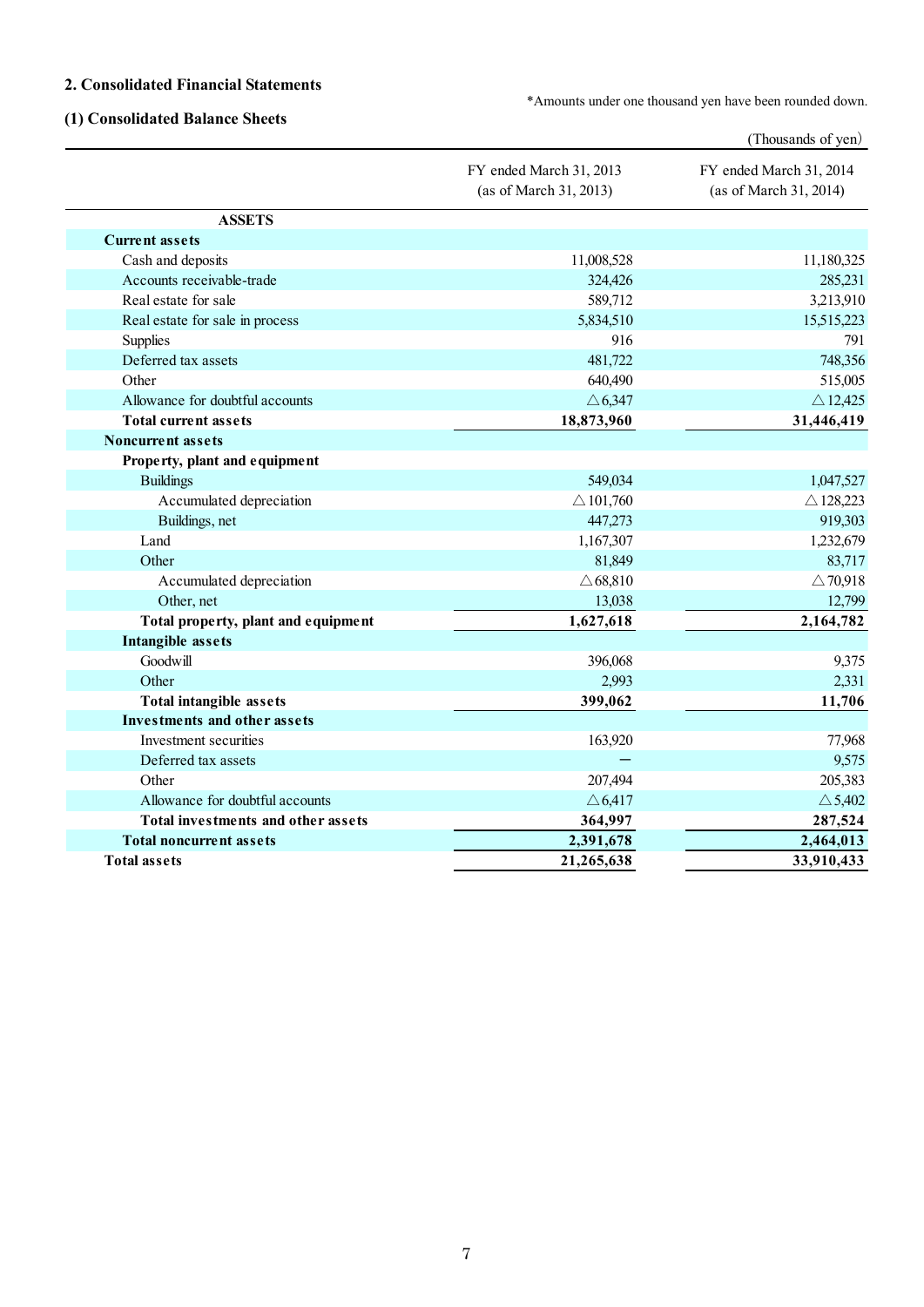|                                                       |                                                   | (Thousands of yen)                                |
|-------------------------------------------------------|---------------------------------------------------|---------------------------------------------------|
|                                                       | FY ended March 31, 2013<br>(as of March 31, 2013) | FY ended March 31, 2014<br>(as of March 31, 2014) |
| <b>LIABILITIES</b>                                    |                                                   |                                                   |
| <b>Current liabilities</b>                            |                                                   |                                                   |
| Accounts payable-trade                                | 380,782                                           | 411,085                                           |
| Short-term loans payable                              | 130,000                                           | 347,500                                           |
| Current portion of bonds                              |                                                   | 17,014                                            |
| Current portion of long-term loans payable            | 274,320                                           | 642,360                                           |
| Income taxes payable                                  | 114,639                                           | 266,448                                           |
| Provision for bonuses                                 | 90,555                                            | 87,499                                            |
| Construction warranty reserve                         | 26,955                                            | 34,800                                            |
| Provision for loss on guarantees for rent             | 2,700                                             | 6,561                                             |
| Provison for office transfer expenses                 | 3,140                                             |                                                   |
| Other                                                 | 823,943                                           | 1,210,179                                         |
| <b>Total current liabilities</b>                      | 1,847,036                                         | 3,023,449                                         |
| <b>Noncurrent liabilities</b>                         |                                                   |                                                   |
| Bonds payable                                         |                                                   | 1,157,986                                         |
| Long-term loans payable                               | 4,246,860                                         | 10,201,660                                        |
| Deferred tax liabilities                              | 30,646                                            | 306                                               |
| Other                                                 | 579,691                                           | 1,057,505                                         |
| <b>Total noncurrent liabilities</b>                   | 4,857,197                                         | 12,417,457                                        |
| <b>Total liabilities</b>                              | 6,704,234                                         | 15,440,906                                        |
| <b>Net assets</b>                                     |                                                   |                                                   |
| Shareholders' equity                                  |                                                   |                                                   |
| Capital stock                                         | 8,387,211                                         | 8,387,211                                         |
| Capital surplus                                       | 2,871,767                                         | 2,871,767                                         |
| Retained earnings                                     | 3,301,465                                         | 6,958,425                                         |
| Treasury stock                                        |                                                   | $\triangle$ 121                                   |
| Total shareholders' equity                            | 14,560,445                                        | 18,217,283                                        |
| Accumulated other comprehensive income                |                                                   |                                                   |
| Valuation difference on available-for-sale securities | 2,606                                             | 1,749                                             |
| Foreign currency translation adjustment               | $\triangle$ 1,647                                 | 493                                               |
| Total accumulated other comprehensive income          | 959                                               | 2,242                                             |
| Minority interests                                    |                                                   | 250,000                                           |
| <b>Total net assets</b>                               | 14,561,404                                        | 18,469,526                                        |
| Total liabilities and net assets                      | 21,265,638                                        | 33,910,433                                        |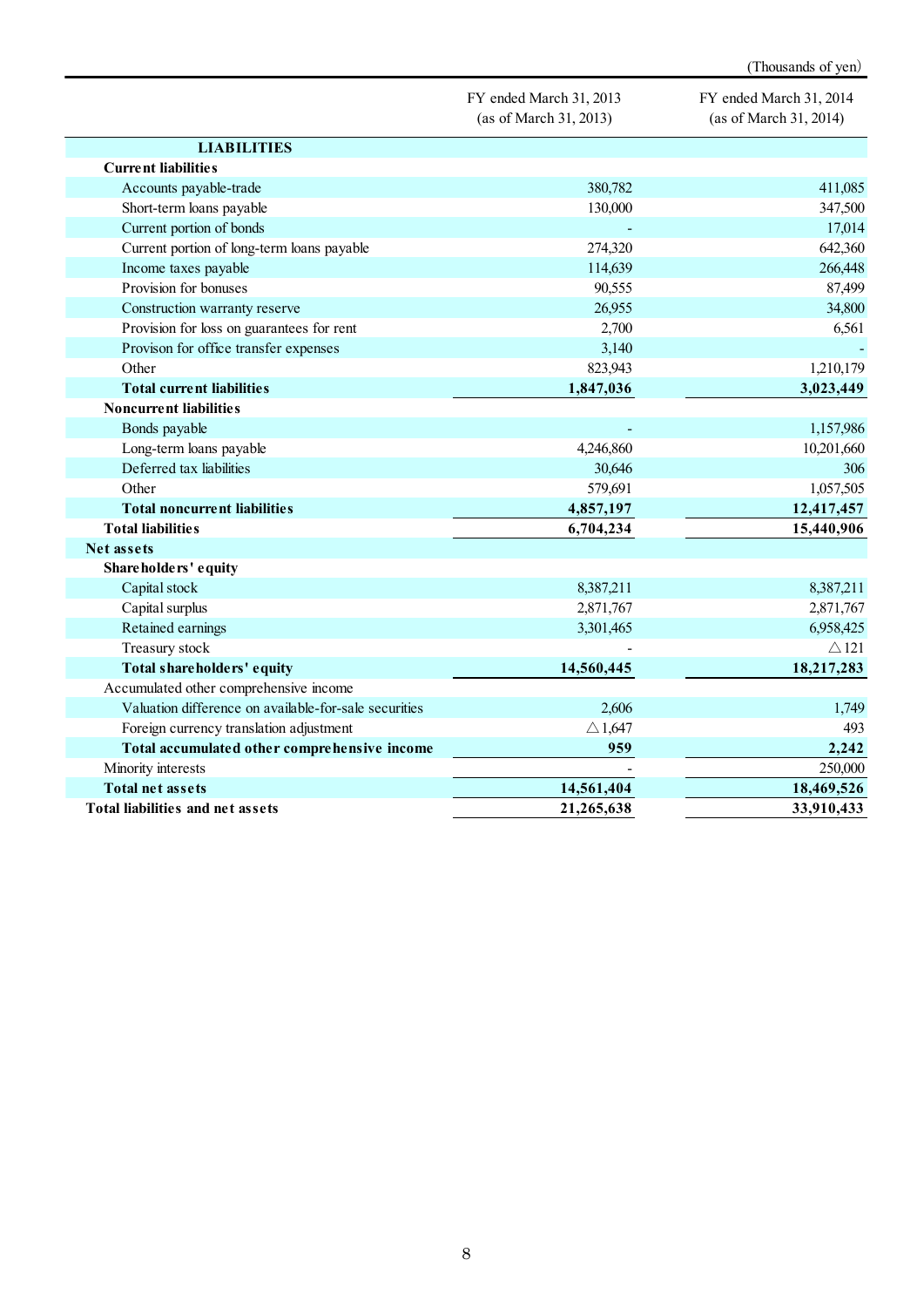## **(2) Consolidated Statements of Income and Consolidated Statements of comprehensive income Consolidated Statements of Income**

|                                                                  |                               | (Thousands of yen)            |
|------------------------------------------------------------------|-------------------------------|-------------------------------|
|                                                                  | FY ended March 31, 2013       | FY ended March 31, 2014       |
|                                                                  | (April 1,2012-March 31, 2013) | (April 1,2013-March 31, 2014) |
| Net sales                                                        | 10,580,554                    | 17,772,333                    |
| <b>Cost of sales</b>                                             | 6,180,898                     | 10,542,797                    |
| Gross profit                                                     | 4,399,656                     | 7,229,536                     |
| Selling, general and administrative expenses                     | 2,242,750                     | 2,698,160                     |
| <b>Operating income</b>                                          | 2,156,905                     | 4,531,375                     |
| Non-operating income                                             |                               |                               |
| Interest income                                                  | 1,242                         | 3,893                         |
| Dividends income                                                 | 430                           | 470                           |
| Interest on refund                                               | 66                            | 1,977                         |
| Subsidy income                                                   | 845                           | 2,800                         |
| Commission fee                                                   | 1,637                         | 396                           |
| Other                                                            | 454                           | 3,114                         |
| Total non-operating income                                       | 4,677                         | 12,652                        |
| Non-operating expenses                                           |                               |                               |
| Interest expenses                                                | 73,412                        | 144,117                       |
| Finance costs                                                    | 8,230                         | 36,910                        |
| Stock issuance cost                                              | 39,947                        | 1,434                         |
| Other                                                            | 632                           | 20,012                        |
| Total non-operating expenses                                     | 122,222                       | 202,474                       |
| <b>Ordinary income</b>                                           | 2,039,360                     | 4,341,553                     |
| <b>Extraordinary income</b>                                      |                               |                               |
| Gain on sales of noncurrent assets                               | 298,273                       | 79                            |
| Gain on reversal of subscription rights to shares                |                               |                               |
| Other                                                            | 2,800                         |                               |
| <b>Total extraordinary income</b>                                | 301,073                       | 79                            |
| <b>Extraordinary loss</b>                                        |                               |                               |
| Loss on retirement of noncurrent assets                          | 40                            | 286                           |
| amortization of goodwill                                         |                               | 337,061                       |
| Lump-sum paymants due to withdrawal from employees' pension fund | 20,787                        |                               |
| Provision for loss Office transfer expenses                      | 3,140                         |                               |
| Other                                                            | 934                           | 1,796                         |
| <b>Total extraordinary losses</b>                                | 24,902                        | 339,144                       |
| Income before income taxes and minority interests                | 2,315,531                     | 4,002,488                     |
| Income taxes-current                                             | 106,095                       | 288,281                       |
| Income taxes-deferred                                            | $\triangle$ 274,438           | $\triangle$ 306,075           |
| <b>Total income taxes</b>                                        | $\triangle$ 168,343           | $\triangle$ 17,793            |
| Income before minority interests                                 | 2,483,874                     | 4,020,281                     |
| <b>Minority interests in loss</b>                                |                               | $\Delta 100$                  |
| Net income                                                       | 2,483,874                     | 4,020,381                     |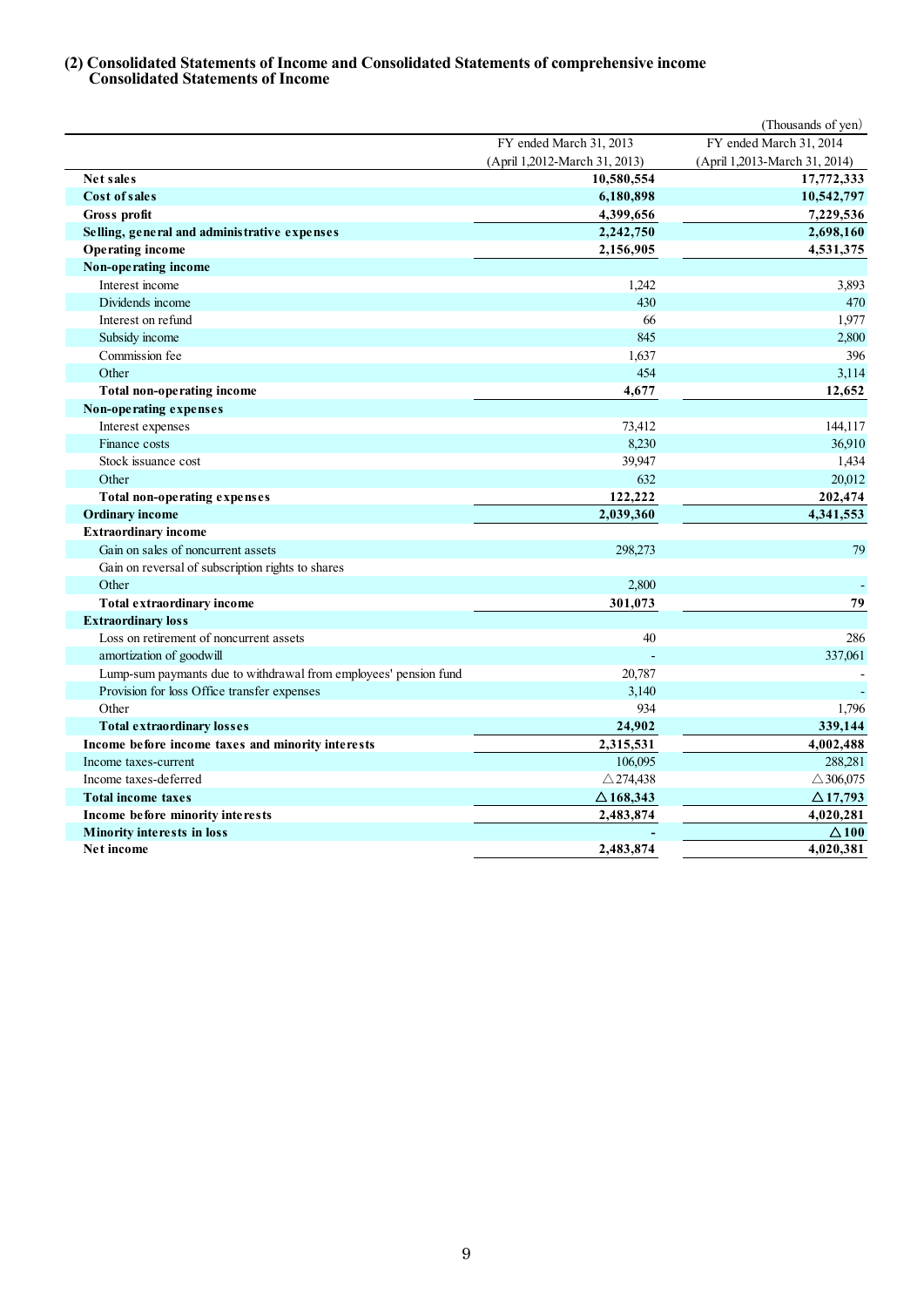## **Consolidated Statements of comprehensive income**

|                                                           |                               | (Thousands of yen)            |
|-----------------------------------------------------------|-------------------------------|-------------------------------|
|                                                           | FY ended March 31, 2013       | FY ended March 31, 2014       |
|                                                           | (April 1,2012-March 31, 2013) | (April 1,2013-March 31, 2014) |
| Income before minority interests                          | 2,483,874                     | 4,020,281                     |
| Other comprehensive income                                |                               |                               |
| Valuation difference on available-for-sale securities     | 1.984                         | $\triangle$ 857               |
| Foreign currency translation adjustment                   | $\triangle$ 1,647             | 2,140                         |
| Total other comprehensive income                          | 337                           | 1,282                         |
| Comprehensive income                                      | 2,484,212                     | 4,021,564                     |
| Comprehensive income attributable to                      |                               |                               |
| Comprehensive income attributable to owners of the parent | 2,484,212                     | 4,021,664                     |
| Comprehensive income attributable to minority interests   |                               | $\triangle$ 100               |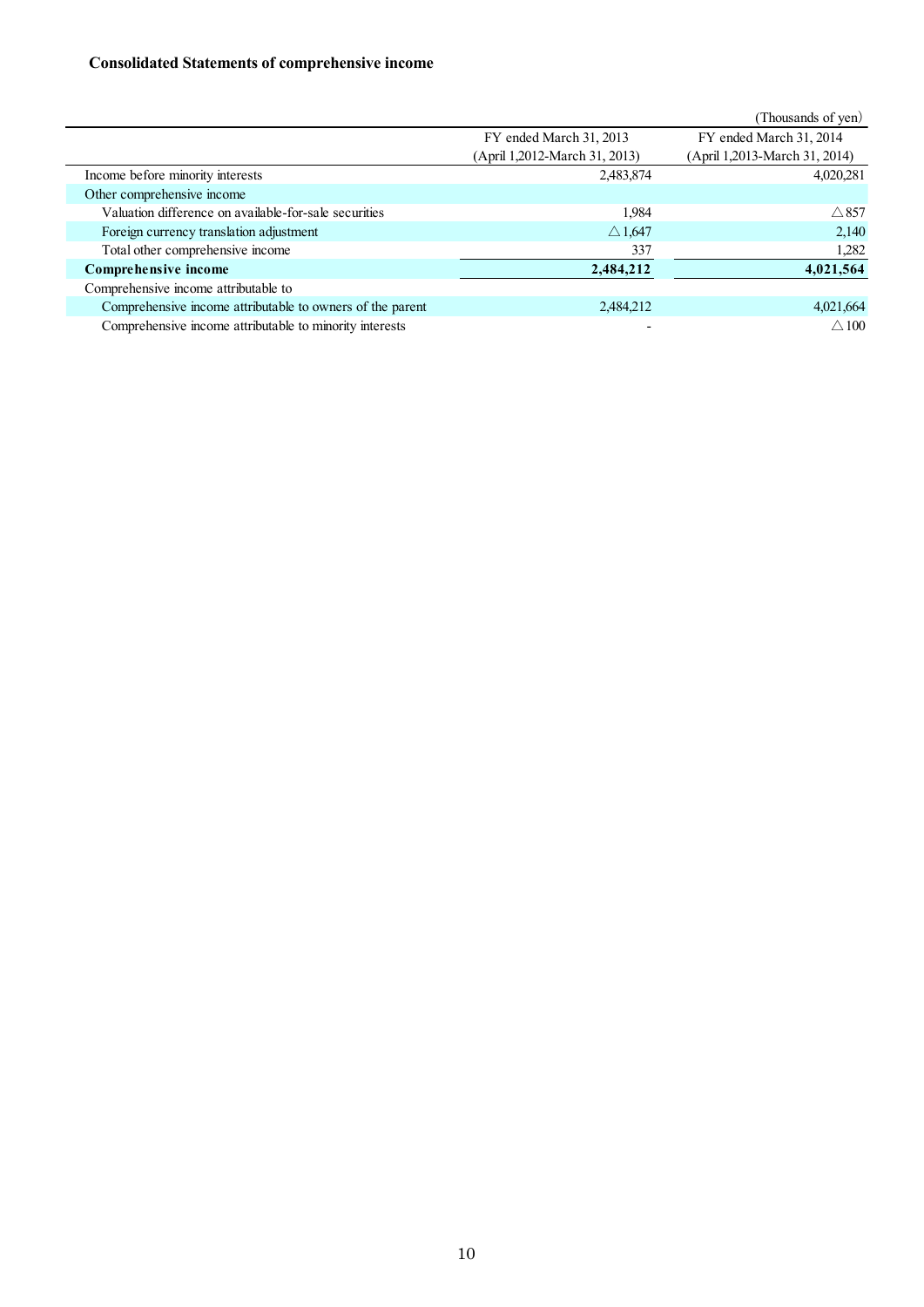# **(3) Consolidated Statements of Cash Flows**

|                                                                  |                               | (Thousands of yen)            |
|------------------------------------------------------------------|-------------------------------|-------------------------------|
|                                                                  | FY ended March 31, 2013       | FY ended March 31, 2014       |
|                                                                  | (April 1,2012-March 31, 2013) | (April 1,2013-March 31, 2014) |
| Net cash provided by (used in) operating activities              |                               |                               |
| Income before income taxes and minority interests                | 2,315,531                     | 4,002,488                     |
| Depreciation and amortization                                    | 120,720                       | 273,261                       |
| Amortization of goodwill                                         | 49.632                        | 386,693                       |
| Increase (decrease) in allowance for doubtful accounts           | $\triangle$ 4,920             | 5,063                         |
| Increase (decrease) in provision for bonuses                     | 45,499                        | $\triangle$ 3,055             |
| Increase (decrease) in construction warranty reserve             | 23,319                        | 7,845                         |
| Increase (decrease) in provision for loss on guarantees for rent | $\triangle$ 2.551             | 3,861                         |
| Increase (decrease) in Provision for office transfer             | 3,140                         | $\triangle$ 2,381             |
| Equity in (earnings) losses of affiliates                        | $\triangle$ 404,620           |                               |
| Interest and dividends income                                    | $\triangle$ 1,673             | $\triangle$ 4,364             |
| Interest expenses                                                | 73,412                        | 144,117                       |
| Stock issuance cost                                              | 39.947                        | 1,434                         |
| Loss (gain) on sales of noncurrent assets                        | $\triangle$ 297,365           | $\triangle$ 79                |
| Loss on retirement of noncurrent assets                          | 40                            | 286                           |
| Decrease (increase) in notes and accounts receivable-trade       | 6,257                         | 185,874                       |
| Decrease (increase) in inventories                               | $\triangle$ 4,148,716         | $\triangle$ 12,543,734        |
| Decrease (increase) in investment securities for sale            | 180,000                       |                               |
| Increase (decrease) in notes and accounts payable-trade          | $\triangle$ 167,832           | 327,359                       |
| Increase (decrease) in accrued consumption taxes                 | $\triangle$ 96,083            | $\triangle$ 4,456             |
| Decrease (increase) in consumption taxes refund receivable       | $\triangle$ 71,655            | $\triangle$ 86,521            |
| Increase (decrease) in guarantee deposits received               | 132,248                       | 477,814                       |
| Other, net                                                       | 164,175                       | 267,654                       |
| <b>Subtotal</b>                                                  | $\triangle$ 2,041,493         | $\triangle$ 6,560,839         |
| Interest and dividends income received                           | 1,673                         | 4,365                         |
| Interest expenses paid                                           | $\triangle$ 70,787            | $\triangle$ 144,438           |
| Income taxes (paid) refund                                       | $\triangle$ 50,901            | $\triangle$ 126,668           |
| Net cash provided by (used in) operating activities              | $\triangle$ 2,161,509         | $\triangle$ 6,827,582         |